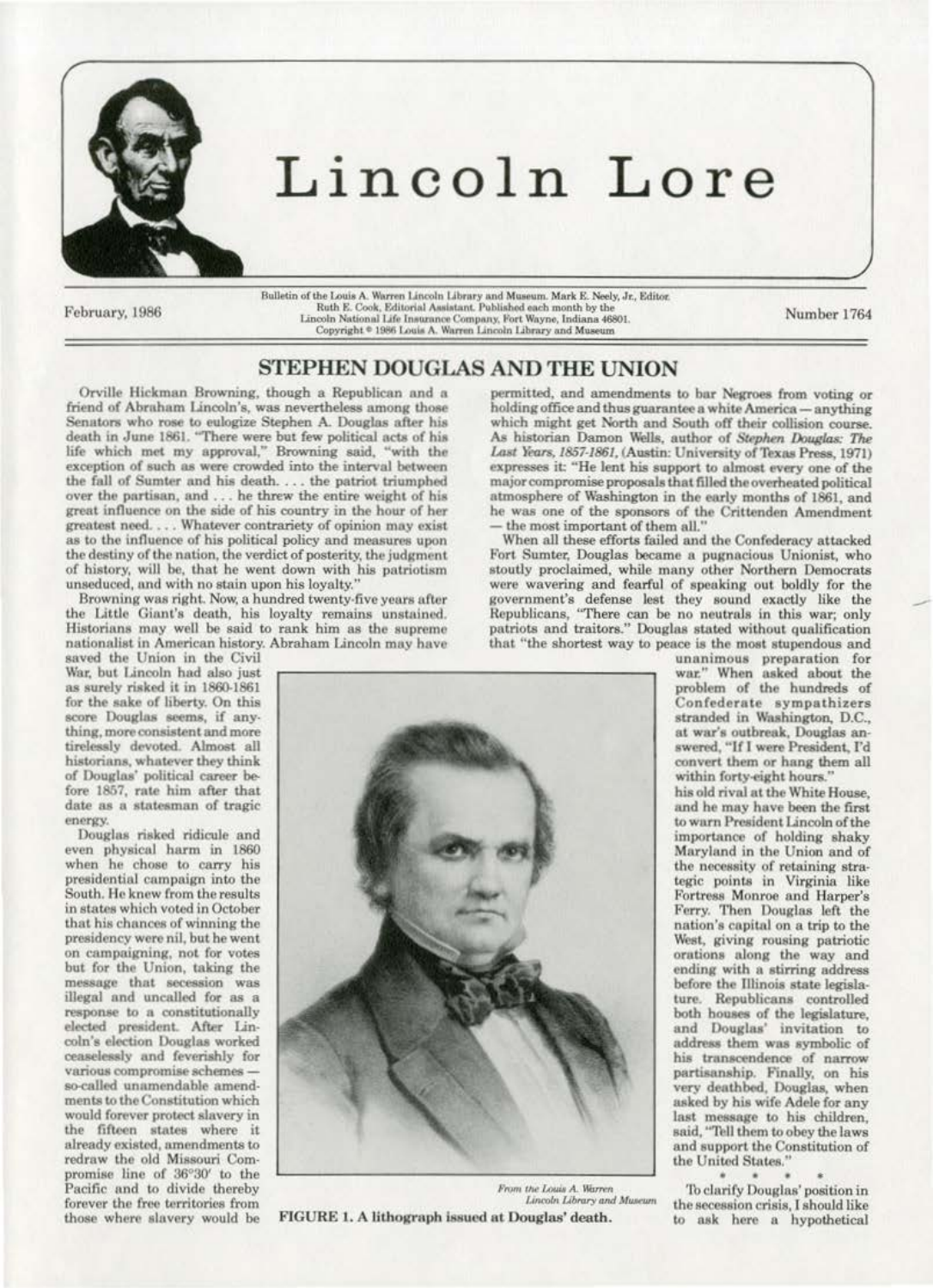## **LINCOLN LORE**



From the Louis A. Warren Lincoln Library and Museum

FIGURE 2. When Douglas campaigned actively for the presidency in 1860, he broke a long-standing American tradition. At first, he tried to excuse his behavior by saying he was en route to visit his aged mother.

question. What would a patriot like Douglas think of a man who, in the midst of the secession crisis, would come up with such a plan as I am going to describe below?

This plan was devised against a dramatic backdrop of events. Abraham Lincoln had given his inaugural address with army snipers watching on rooftops to avert assassination or a coup d'etat. The president had learned the shocking and depressing news that provisions at Fort Sumter could run out by mid-April. Military experts had advised him that Sumter would be effectively relieved only with a full naval expedition and an army of 10,000 men. Seven states had already departed from the Union and were trying to lure the other eight slaveholding states into their new confederation. Stephen Douglas and John J. Crittenden and others were toiling for some compromise which might hold the eight remaining slaveholding states in the Union, bring the wayward seven back, and avoid war or dissolution of the Union.

In the midst of this deep crisis, a man devised (and got it all written down on forty sheets of paper) the "terms of political separation and commercial union" to be agreed on in advance if political separation of the two sections of the old Union became unavoidable. As bad as peaceful separation was, war would be worse, he thought. But certain things must be agreed upon in advance.

The plan stressed that "there can never be peace between the people of the upper and lower Mississippi so long as the one attempts to exercise jurisdiction to the exclusion of the other over any portion of the river; or obstructs, impairs or interferes with the rights of free navigation on terms of entire equality with its own citizens. There can never be peace so long as goods and merchandise, imported at the ports of the one confederacy, for sale and consumption in the other, or subjected to the payment of duties and taxes, under the operation of laws in whose enactment they have no voice, and in the proceeds of which they have not an equal participation. There can be no peace so long as there be any restriction, hindrance or encumbrance upon commerce, trade,

transit, and intercourse which is not common to the citizens of both." The legalistic language gives the document the sound almost of draft legislation, but the point was clear enough: without free navigation of the Mississippi, there would be war.

With it, however, there need be neither war nor Union. The author of this scheme had visited Europe in 1853 and had ever since been interested in adapting the model of the Zollverein, or North German Customs Union, to North America. He had drafted an article on a proposed Continental Customs Alliance which would bring Canada, Mexico, and the Central American republics into a customs union with the United States. (In the heyday of imperialism after the Civil War, the plan would seem especially appealing and would be printed as a government document.) During the secession crisis of 1861, the author could use the same idea for a customs union based on the "recognition of the independence of the Confederate States on the fundamental condition of a Union for commercial purposes between them and the United States, indissoluble except on common consent."

Between the two and all their states and territories there would be freedom of trade. Laws for the commercial union of the two countries would be made by "a Council. . . composed of one member from each State of the two Republics." Each state legislature would choose a councilman for a seven-year term. The council could pass laws only with "the concurrence of a majority of the councillors present from each Republic." The commercial union would collect tariff duties for both republics. The "Allied Republics [were to] guarantee the integrity of the territorial limits of each other against invasion and external violence." Neither could add to its territory without the other's consent.

With such a union as this, the author guessed, Americans could be prosperous and happy "even if their members of Congress should assemble at two places instead of one."

What would Stephen Douglas think of such a plan for a half-hearted commercial union to replace the old Union of Jackson and Jefferson and Washington? Would he see it as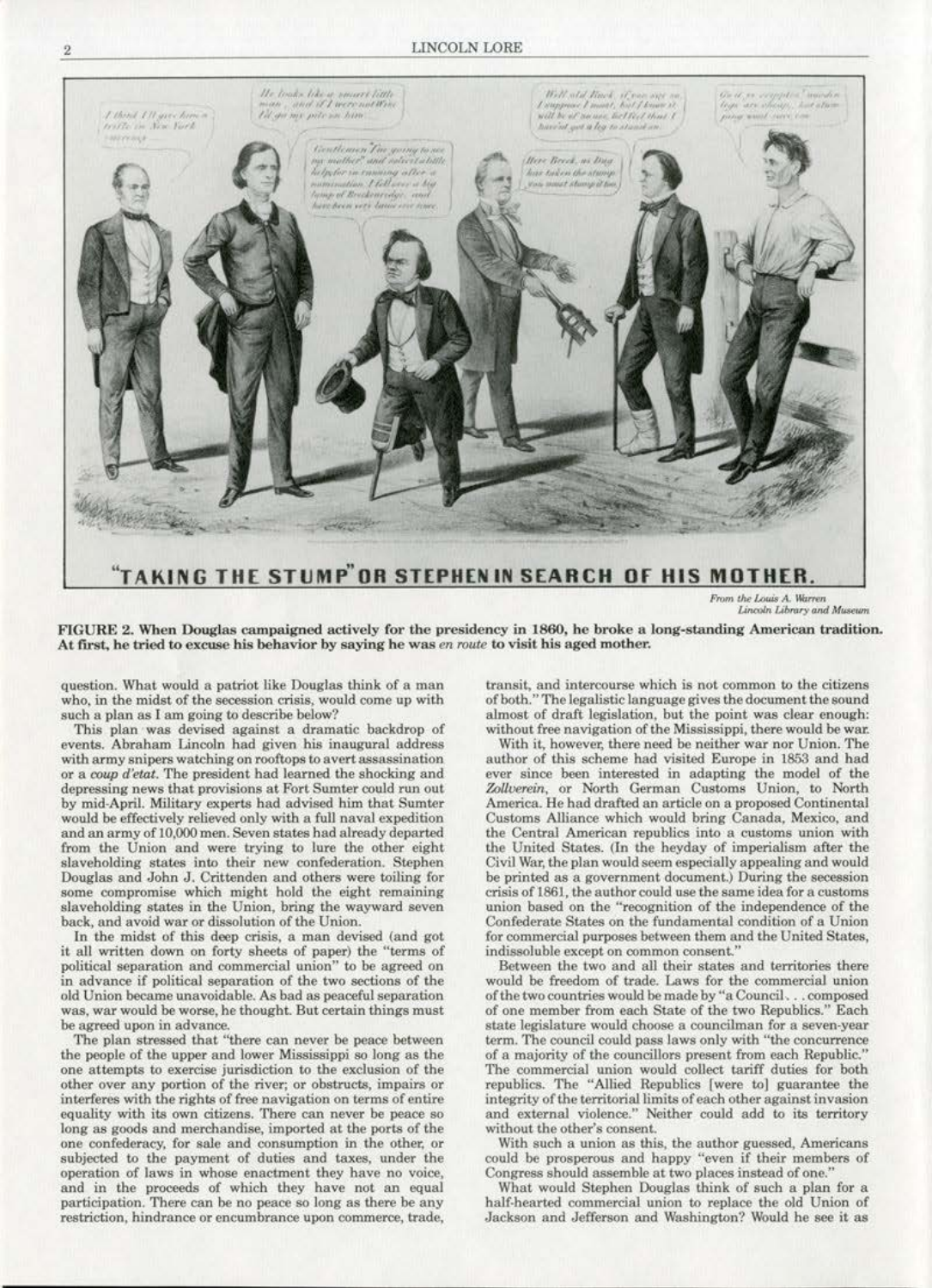

From the Louis A. Warren *Lincoln Library* and Museum

FIGURE 3. R. M. T. Hunter.

giving up the Union for a mess of pottage, or, more properly, of tonnage duties? Would he convert or hang the man in fortyeight hours?

In truth, Douglas would not have complained about the plan, for it was his own plan, found, written half in his hand and half in Adele's, in his papers at his death. Further corroboration for its being much on Douglas' mind during the secession crisis, comes from the diary of William Howard Russell, a London Times correspondent in Washington at the time. On April 4, 1861, Russell dined at the Douglas home, along with Salmon P. Chase, Caleb Blood Smith, and other prominent politicians. ''1 observe a great tendency to abstract. speculation and theorising among Americans," Russell wrote, "and their after-dinner conversation is apt to become didactic and sententious. Few men speak better than Senator Douglas: his words are well chosen, the flow of his ideas even and constant, his intellect vigorous, and thoughts well cut, precise, and vigorous - he seems a man of great ambition, and he told me he is engaged in preparing a sort of Zollverein scheme for the North American continent, including Canada, which will fix public attention everywhere, and may lead to a settlement of the Northern and Southern controversies." Historian George Fort Milton, who apparently discovered the "extraordinary manuscript" in Douglas' papers in the 1930s and who wrote about it at some length in The Eve of Conflict: Stephen A. *Douglas and the Needless War* (Boston: Houghton, Mifflin, 1934), concluded that "This ingenious plan called for such intelligence and social judgement that Douglas never projected it beyond his own private circle.. To the historian. the document's chief value is that it affords further example of Douglas' economic realism and of the lengths to which he would go to maintain peace."

There exists no better illustration of the grip of Stephen Douglas on the historical imagination of the post> World War I era than the contract between Milton's characterization of this plan and William Howard Russell's. To the English

journalist of the 1860s it was a species of "abstract speculation and theorising"; to the twentieth-century historian it was a monument of "economic realism."<br>Whether Douglas' plan represented economic realism or

abstract political speculation, it was of a piece with much other theorizing that was done in the depths of the secession crisis. That crisis called forth many short-lived, desperate, and ill-considered schemes for reconstructing the Union. One, for example, was the brainchild of Robert M. T. Hunter of Virginia, a disciple of John C. Calhoun and a Breckinridge Democrat in the election of 1860 but a moderate member of the Senate Committee of Thirteen, which sought a compromise solution to the secession crisis. He too devised a plan for a union of the two confederacies after secession. Congress would be denied any power over slavery in the states, the District of Columbia, federal property, or the interstate slave trade. Conversely, it must recognize *in* any territory what any state might itself define as "property." A territory might decide for<br>or against slavery as long as the majority of senators from both slave and non-slave states agreed. Slavery might even be allowed in part of a territory with the same approval. In a provision no doubt suggested by memories of John Brown, Hunter said that states must suppress combinations of individuals intent on invading other states.

John C. Calhoun's influence was apparent in the plan's dual as vice-president to succeed the other as president automatically. The Supreme Court was to become a body of ten members, five chosen from each section by that section's executive.

Still another of these startling plans was sent to Lincoln



FIGURE 4. Winfield Soott.